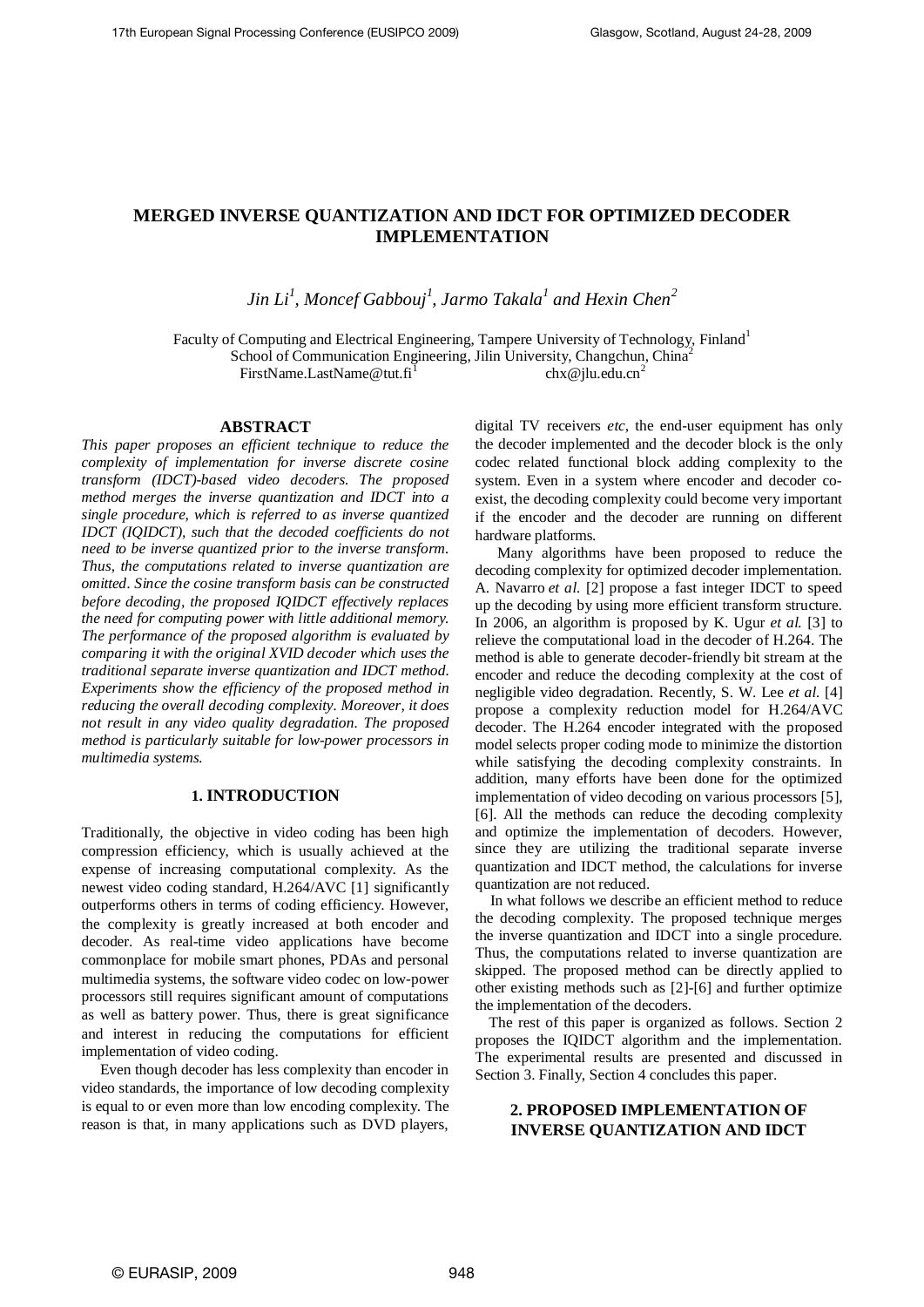In this section, we describe in detail the proposed IOIDCT algorithm and the implementation of 2-D IDCT-based video decoding.

#### 2.1 Combination of Inverse quantization and IDCT

In this paper, we mainly consider the  $8 \times 8$  2-D IDCT which is widely used in the H.263 and MPEG-4 decoder. If we define  $F^q(u, v) = [F^q]_{u,v}$ ,  $0 \le u, v \le 7$ , as the quantized DCT coefficient at the decoder that are retrieved from the decoded bit streams, the inverse quantized DCT coefficient  $F(u, v)$  is computed by

$$
F(u,v) = Fq(u,v) \times Q(u,v)
$$
 (1)

where  $Q(u, v)$  is the inverse quantization.

Following the operation of inverse quantization, the 2-D IDCT transform is defined as [7]

$$
f(x, y) = \frac{1}{4} \sum_{u=0}^{7} \sum_{v=0}^{7} c(u)c(v)F(u, v) \cos \frac{(2x+1)u\pi}{16} \cos \frac{(2y+1)v\pi}{16}
$$
 (2)

where  $c(u)$ ,  $c(v) = 1/\sqrt{2}$ , for  $u, v = 0$ , and  $c(u)$ ,  $c(v) =$ 1, otherwise.

As 2-D IDCT is a linear and separate transform, the butterfly row-column structure is usually used in video decoders for efficient implementation. At first, we consider the row transform of eight-point 1-D IDCT which is defined as

$$
f(x,v) = \frac{1}{2} \sum_{u=0}^{7} c(u) F(u,v) \cos \frac{(2x+1)u\pi}{16}
$$
 (3)

The corresponding matrix representation is

$$
f(v) = CF(v) \tag{4}
$$

where  $f(v)$  is an eight-point 1-D IDCT coefficient vector at the *v*th column,  $F(v)$  is the input vector of the 2-D DCT coefficients and  $C$  denotes an  $8 \times 8$  cosine transform basis where seven coefficients fully describes the matrix, shown **as** 

$$
C = \begin{bmatrix} C_4 & C_4 & C_4 & C_4 & C_4 & C_4 & C_4 & C_4 & C_4 \\ C_1 & C_3 & C_5 & C_7 & -C_7 & -C_5 & -C_3 & -C_1 \\ C_2 & C_6 & -C_6 & -C_2 & -C_2 & -C_6 & C_6 & C_2 \\ C_3 & -C_7 & -C_1 & -C_5 & C_5 & C_1 & C_7 & -C_3 \\ C_4 & -C_4 & -C_4 & C_4 & C_4 & -C_4 & -C_4 & C_4 \\ C_5 & -C_1 & C_7 & C_3 & -C_3 & -C_7 & C_1 & -C_5 \\ C_6 & -C_2 & C_2 & -C_6 & -C_6 & C_2 & -C_2 & C_6 \\ C_7 & -C_5 & C_3 & -C_1 & C_1 & -C_3 & C_5 & -C_7 \end{bmatrix}
$$

where  $C_n = \frac{1}{2} \cos (n\pi/16)$ , and  $n = 1, ..., 7$ .

Since the DCT coefficient  $F(u, v)$  are calculated from the quantization  $Q(u, v)$  and the quantized coefficient  $F<sup>q</sup>(u, v)$ as (1), the row inverse cosine transform of  $F(u, v)$  can be directly represented as

$$
f(x,v) = \frac{1}{2} \sum_{u=0}^{7} c_u(v) F^q(u,v)
$$
 (5)

where

$$
c_u(v) = Q(u, v)c(u)cos\frac{(2x+1)u\pi}{16}
$$

As shown in (4), the inverse quantization  $\bf{Q}$  is embedded into the cosine transform matrix  $C$ . Thus, the operations for the inverse quantization prior to the IDCT are not required. The row one-dimensional IDCT in  $(5)$  is represented in matrix form as

$$
f(v) = Cq(v)Fq(v)
$$
 (6)

where  $C^{q}(v)$  is the transform basis matrix at the *v*th column embedded by the inverse quantization  $\mathbf{Q}(v)$  shown as

 $C^q(v)$ 

$$
C_{4,0}^{q}(v) \t C_{4,0}^{q}(v) \t C_{4,0}^{q}(v) \t C_{4,0}^{q}(v) \t C_{4,0}^{q}(v) \t C_{4,0}^{q}(v) \t C_{4,0}^{q}(v) \t C_{4,0}^{q}(v) \t C_{4,0}^{q}(v) \t C_{4,0}^{q}(v) \t C_{4,0}^{q}(v) \t C_{4,0}^{q}(v) \t C_{4,0}^{q}(v) \t C_{4,0}^{q}(v) \t C_{4,0}^{q}(v) \t C_{4,0}^{q}(v) \t C_{4,0}^{q}(v) \t C_{4,0}^{q}(v) \t C_{4,0}^{q}(v) \t C_{4,0}^{q}(v) \t C_{4,0}^{q}(v) \t C_{4,0}^{q}(v) \t C_{4,0}^{q}(v) \t C_{4,0}^{q}(v) \t C_{4,0}^{q}(v) \t C_{4,1}^{q}(v) \t C_{4,1}^{q}(v) \t C_{4,1}^{q}(v) \t C_{4,1}^{q}(v) \t C_{4,1}^{q}(v) \t C_{4,1}^{q}(v) \t C_{4,1}^{q}(v) \t C_{4,1}^{q}(v) \t C_{4,1}^{q}(v) \t C_{4,1}^{q}(v) \t C_{4,1}^{q}(v) \t C_{4,1}^{q}(v) \t C_{4,1}^{q}(v) \t C_{4,1}^{q}(v) \t C_{4,1}^{q}(v) \t C_{4,1}^{q}(v) \t C_{4,1}^{q}(v) \t C_{4,1}^{q}(v) \t C_{4,1}^{q}(v) \t C_{4,1}^{q}(v) \t C_{4,1}^{q}(v) \t C_{4,1}^{q}(v) \t C_{4,1}^{q}(v) \t C_{4,1}^{q}(v) \t C_{4,1}^{q}(v) \t C_{4,1}^{q}(v) \t C_{4,1}^{q}(v) \t C_{4,1}^{q}(v) \t C_{4,1}^{q}(v) \t C_{4,1}^{q}(v) \t C_{4,1}^{q}(v) \t C_{4,1}^{q}(v) \t C_{4,1}^{q}(v) \t C_{4,1
$$

where  $C_{n,x}^q(v) = \frac{1}{2}Q(x,v)\cos{(n\pi/16)}, n = 1,2,...,7$  and  $0 \leq x, v \leq 7$ .

Compared to the transform matrix  $C$ , the modified matrix  $C<sup>q</sup>(v)$  merges inverse quantization into the row inverse transform and comprise maximum 43 different components. In addition, since the quantization  $\bf{Q}$  is not necessary to be a uniform matrix, the transform basis matrix  $C^q(v)$  is usually different for different columns.

Following is the column inverse transform for 2-D IDCT. Since the proposed IQIDCT merges the inverse quantization and the row inverse transform into a single procedure, the 2-D IDCT coefficients  $f$ , i.g. the reconstructed pixels, can be computed form the cosine transform basis  $C$  and the 1-D IDCT coefficients  $f(v)$  as

$$
f = f'C^T \tag{7}
$$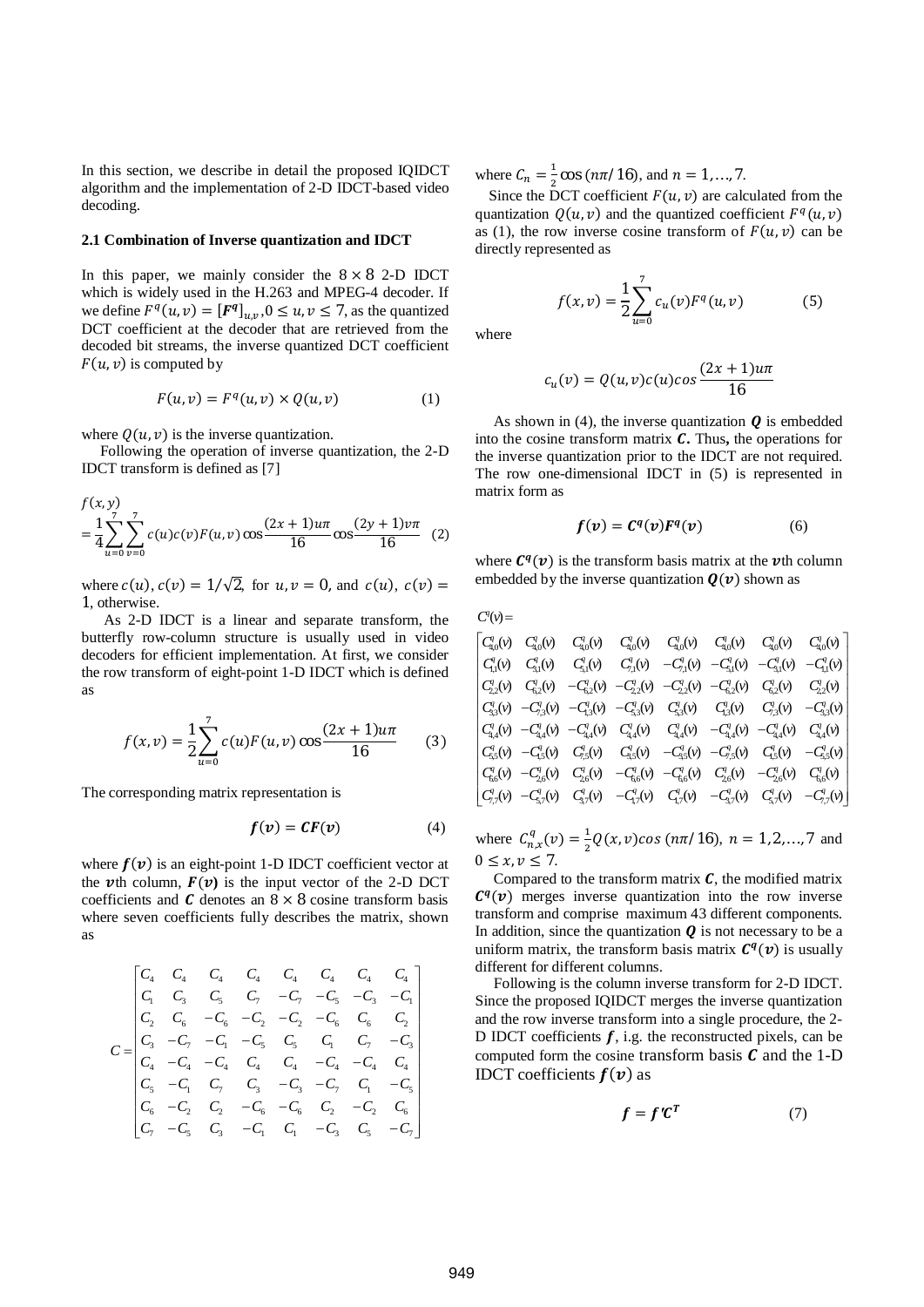



the *th column as (6) and*  $*F*$  *is the 1-D IDCT* coefficients. (b) Chen's structure, where  $f$  are the 2-D IDCT coefficients and  $C$  is the transform basis as (4).

where  $\mathbf{C}^T$  is the transpose matrix of  $\mathbf{C}$  in (4) and  $f'$  denotes an  $8 \times 8$  matrix composed of the eight  $f(v)$  vectors in (6).

 Therefore, using the proposed IQIDCT algorithm the 2-D IDCT coefficients are directly calculated from the quantized DCT coefficients and a set of new transform basis matrix without the inverse quantization. As for the calculations of 2-D IDCT, which is usually implemented by the butterfly row-column transform method, our proposed algorithm only modifies the cosine coefficients of the row inverse transform by interpolating the components of inverse quantization. At the second transformation stage, i.e. the column 1-D IDCT at our work, the transform is performed in the normal way as (7).

 Based on the above analysis, the proposed IQIDCT is a nonlinear transform by embedding the inverse quantization into the 1-D IDCT transform, i.e. the row transformation stage in our work. The main idea is to pre-compute and store a set of coefficients for each quantizer used in the decoder.

This effectively replaces the need for computing power with little additional memory in hardware implementation. In the following we discuss in detail the implementation as well as the required memory for both uniform and non-uniform quantization, which is widely used for inter coding and intra coding.

#### **2.2 Implementation of proposed method in 2-D DCT**

Practical systems in video decoders do not compute the 2-D IDCT coefficients directly using (2). Fast implementations exploiting the particular structure of the cosine transform matrix  $\boldsymbol{C}$  have been proposed that require significantly fewer computations. The proposed modifications to the IDCT can be applied to any of the fast algorithms. In this work, we use Chen's algorithm [8] to compute the proposed algorithm. Utilizing the separate property of the 2-D IDCT, the first transformation stage, i.e. the row inverse transform in our work, is modified by the proposed IQIDCT. The second transformation stage, i.e. the column transform, still follows Chen's structure. The flow graph for the proposed IQIDCT is sketched in Fig. 1.

Since the cosine transform matrix  *are modified by* embedding the inverse quantization into the row 1-D DCT, additional memory is required to store a set of new basis coefficients  $C<sup>q</sup>$  that are pre-computed before the decoding process. For non-uniform quantization widely used in intra coding, the maximum number of modified coefficients to be stored at the memory is  $64 \times 8 = 512$  for the  $8 \times 8$  IDCTbased decoder. For the uniform quantization in inter coding, since the quantization values are invariable, the maximum required number of additional coefficients is 64. Compared to the computational reduction obtained by the proposed technique, the increasing in memory is negligible.

 The implementation of the proposed IQIDCT algorithm is summarized as follows

- 1) The new transform basis  $C<sup>q</sup>$  at (6) are precomputed by embedding the inverse quantization into the transform basis matrix  *and stored in the* memory.
- 2) The row transform is applied with the proposed IQIDCT shown in Fig.1 (a): using the modified transform basis  $C<sup>q</sup>$  to compute the intermediate 1-D IDCT coefficients.
- 3) The column transform is performed using the normal IDCT algorithm with the signal flow graph in  $Fia.1$  (b).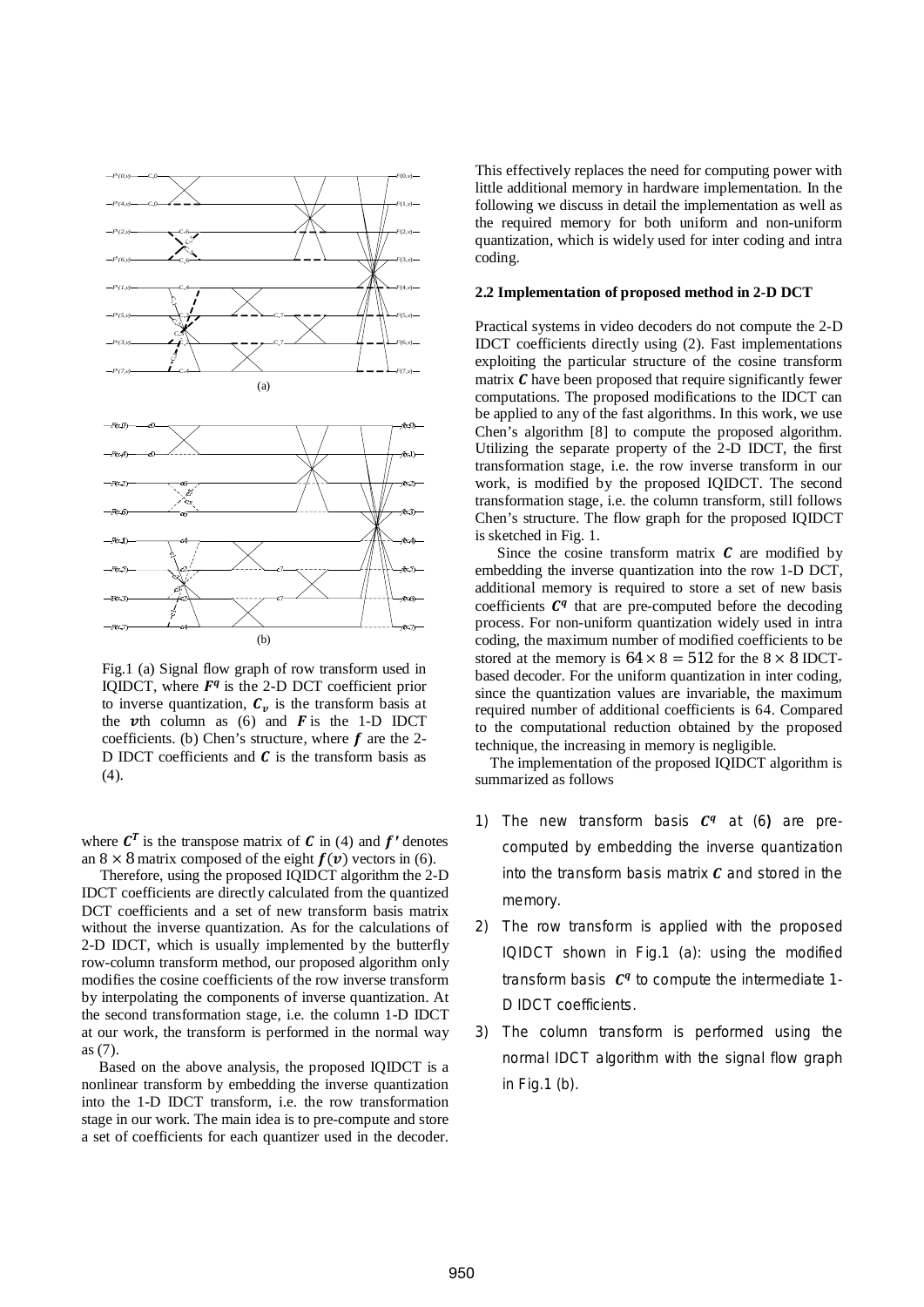

Fig.2. Comparison of decoding time of the proposed IQIDCT and the XVID decoder for Miss America, Glasgow, Foreman and Paris

# **3. EXPERIMENTAL RESULTS**

In order to evaluate the performance of the proposed algorithm, a series of experiments were carried out against the MPEG-4 based XVID decoder [9]. In the experiments, we apply the proposed method to both intra coding and inter coding, thus the inverse quantization in the decoder does not need to be computed. Totally nine new cosine transform matrix  $C<sup>q</sup>$  is pre-computed and stored in the memory. Four video sequences in QCIF format (Glasgow, Paris, Miss America and Foreman) are tested. All the simulations are running on a PC with Intel Pentium 2.0G and 768Mbytes of RAM. Different quantization parameter is used to examine the performance at different bit rates.

 Firstly, we will study the real-time performance of the proposed IQIDCT. The comparison of the decoding time between the proposed method and the XVID decoder is shown in Fig.2. In the figure, the decoding time for the proposed IQIDCT is defined as

$$
\nabla T = \frac{T}{T_{org}} \times 100\% \tag{8}
$$

where  $T_{ora}$  and T are the entire decoding time of the XVID decoder and the test model.

 From Fig.2, it is shown that the proposed method achieves better real-time performance. This validates that the proposed IQIDCT method can reduce the



Fig.3. Complexity reduction in terms of MUL between the proposed IQIDCT and the XVID decoder for Miss America, Glasgow, Foreman and Paris

computational complexity of the decoder and is superior to the traditional separate inverse quantization and transform method. In particular, based on the experiments the proposed IQIDCT is more efficient at high bit rates. The reason is that, since more nonzero quantized DCT coefficients are retrieved from the decoded bit streams at high bit rates, the number of omitted operations for inverse quantization is more than that at low bit rate. Take Paris for example, when it is coded at  $Q_p = 4$ , the running time is reduced to 88.58% of the original XVID decoder, while the entire decoding time increase to 91.27% when  $Q_p$  is increasing to 24.

As an important factor for the implementation of decoder, the complexity reduction in terms of multiplication (MUL) is also taken into consideration. Compared to the traditional separate method, the proposed IQIDCT does not require the MUL calculation for inverse quantization, thus a lot of MUL operations are saved. The overall required number of MUL in the test model is compared with the XVID decoder as shown in Fig.3. Experiments show that the proposed IQIDCT reduces the number of MUL by 7.53-17.26%. Reduction in MUL operations benefits a lot of low-power processors in portable devices such as mobile phones, since MUL usually consumes more power than other operations.

The objective video quality in terms of Peak signalto-noise ratio (PSNR) against bit rates is compared between the proposed method and the XVID decoder. No video quality degradation is observed based on the